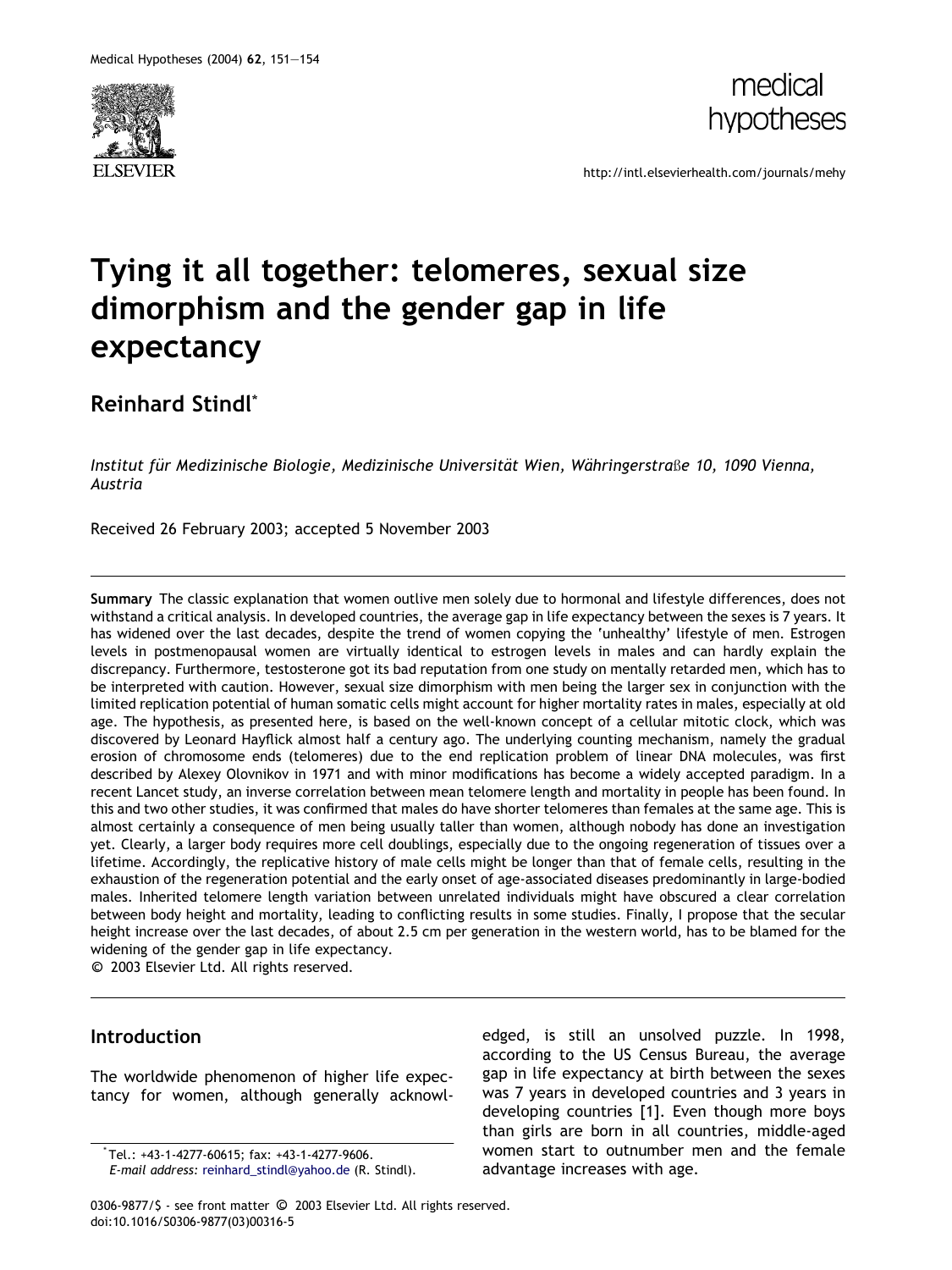While risky behavior, unhealthy lifestyle (alcohol, tobacco) and hormonal differences might have contributed to higher male mortality rates, they cannot entirely explain the phenomenon. Risky behavior in males for example cannot account for the discrepancy of mortality rates beyond the age of 60, but at that point men are twice as likely to die as women [2], mainly due to cardiovascular disease and cancer [1]. In addition, women have been increasingly adopting the 'unhealthy' lifestyle of men in the last 40 years or so, but in most developed countries the gender gap has still widened [1]. This leaves us with the hormonal differences. In 1969, Hamilton published data about the median life span of castrated men in comparison to intact men (although mentally ill), who were inmates at the same hospital. He found a 13.6 year difference in lifespan [3]. Paradoxically, median lifespan in the control group was very low. A median life span of 55.7 years, as reported in this paper, would match the known data of that time, if it were life span at birth, but Hamilton collected his data from a preselected group. After all the participants must have reached a certain age to become inmates at a hospital for mentally retarded. Since infant and early childhood mortality was still incredibly high during that time, median life span is expected to be much higher in this preselected group. So the only thing he proved was that testicular hormones are particularly harmful to mentally retarded men incarcerated in US state mental hospitals in the early 20th century. Nevertheless, testosterone has been regarded as a 'killer' since. Although, a study on biographical data of castrated singers compared to intact male singers born between 1581 and 1858 did not reveal any significant difference in mean life span. These data published in Nature in 1993 show that prepubertal removal of the testes had no influence on the longevity of men [4].

In contrast to the allegedly unhealthy testosterone, estrogen is generally considered as life prolonging. But even if estrogen would have a positive impact on life expectancy, estrogen levels in postmenopausal women are on a record low, comparable to estrogen levels in males. It is hard to imagine that a hormone increases life expectancy, if it is virtually absent during the last 30 years of a woman's lifetime.

Another theory on the cause of the gender gap is based on the random inactivation of one X chromosome in female cells [5]. For X-linked diseases it has been known that having two X chromosomes provides a health advantage [5]. Since it is very unlikely that mutations in genes on the X chromosome are involved in all age-related diseases and that mutated versions of these genes occur in all men, this model might be of academic value only.

## The hypothesis

Clearly, to solve the puzzle, we have to look for other gender-specific differences. Like the gender gap, sexual size dimorphism (SSD) with men being the larger sex is a worldwide phenomenon. In mammals, a strong positive correlation between SSD and male-biased mortality has been reported [6]. The authors of a research article, recently published in Science [7], linked large body size to a higher burden of parasitism, resulting in increased mortality rates due to infectious diseases. However, in developed countries communicable diseases account for just 5% of all deaths at age 60 [1] and cannot explain the current gender gap. But why else should tallness be deleterious?

Before answering this question, I want to give a short survey of what is known about the limited replication potential of human cells. In 1961, Hayflick and Moorhead showed that normal human somatic cells have a limited proliferative life span (replicative senescence, Hayflick limit), related not to elapsed time but to the accumulated number of cell divisions [8]. Olovnikov hypothesized that this phenomenon results from the incomplete replication at the ends of linear DNA molecules [8], and this is still the current conventional wisdom. According to the 'end replication problem', every eukaryotic cell must compensate for terminal loss of DNA from chromosome ends (telomeres), because DNA polymerases are incapable of copying the 3<sup>'</sup> ends of linear DNA molecules. To avoid the loss of critical genetic material, eukaryotic cells cap their DNA with hundreds of repetitions of a short, noncoding sequence (telomeric sequence) [9]. In germ cells and in early embryonic stem cells high levels of a specialized enzyme called telomerase preserve constant telomere lengths, but in human somatic cells low telomerase levels cannot prevent gradual shortening of telomeres, resulting in a limited proliferative life span of those cells.

Mean telomere length varies greatly between species, but seems to be relatively constant and quite narrow within a species [10]. Humans appear to be unique among long-lived primates in terms of telomere length that is telomeres in humans are very short [11]. On average, women do have longer telomeres than men at the same age [12–14], although mean telomere length at birth does not show any sex-related differences, suggesting a slower rate of telomeric attrition in women [15].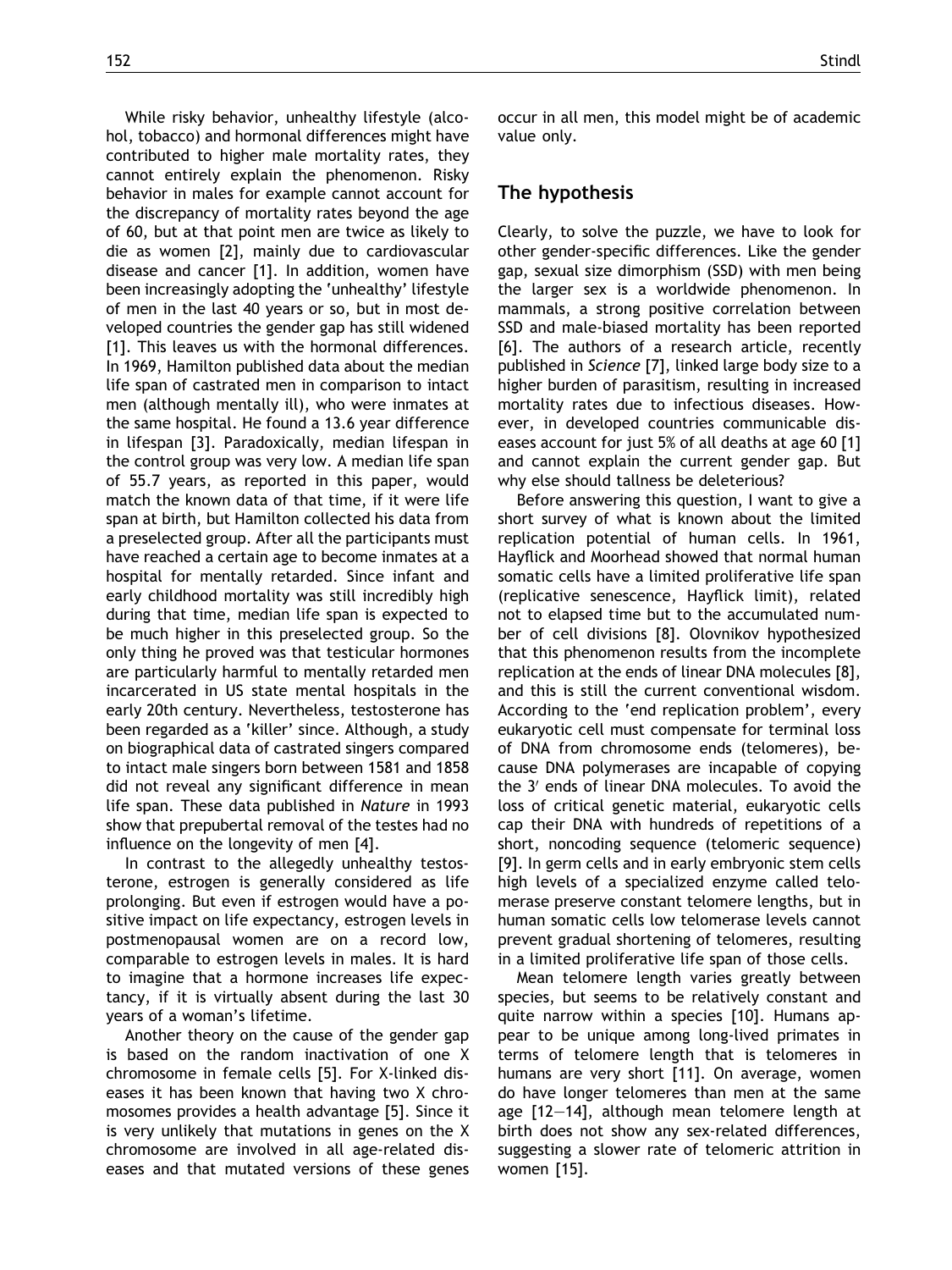This brings us back to 'why tallness might be deleterious'. A larger body size requires more cell doublings, not only during its growth phase but even more importantly for tissue regeneration over a lifetime. Accordingly, a defined number of adult stem cells would be exhausted earlier in large humans than in small ones, supposing the proliferation capacity is limited. This leads us to the next question: Is the proliferation capacity of adult stem cells restricted? Hematopoietic stem cells (HSC) are the only adult stem cells, for which reliable data are currently available. In mice, HSCs can be serially transplanted only a limited number of times, depending on the mouse strain used [16]. In mice and humans, telomeres shorten in HSCs during a life time despite low to moderate levels of telomerase expression [16,17]. Telomere length is significantly reduced in hematopoietic cells of recipients of human bone marrow transplants [18] and the extent of reduction correlates inversely with the number of cells infused [17]. Taken together, the proliferative capacity of adult stem cells seems to be limited, probably due to the gradual shortening of telomeres to a critical threshold.

Some studies have found a positive correlation between large body size and age-associated diseases like cancer [19,20], on the other hand secular growth in the Western world during the last 100–150 years has been regarded as a marker for rising health. However, when each new generation increases by about 2.5 cm in height, it is just a matter of time until humans simply get too big [21]. (Over the last decade, T.T. Samaras and colleagues have published several articles on the inverse correlation between height and longevity, but in contrast to this paper, they do not focus on telomeres.) What we do not know is, if we already passed the critical threshold, where negative effects outweigh the benefits. What we do know though is that large-bodied men would reach the critical threshold first. Accordingly, it is reasonable to assume that the widening of the gender gap might be a consequence of men already approaching the critical limit.

It has been shown that telomere erosion contributes to age-related pathology, such as impaired wound healing, immunosenescence, vascular disease and cancer [14,22]. It does so by limiting the proliferative capacity of cells and subsequently by confining the regeneration potential of human tissues. If rapidly dividing cells somehow pass the Hayflick limit (due to e.g., mutations), chromosomes with extremely short telomeres undergo fusion-bridge-breakage cycles causing chromosomal instability [23], the hallmark of cancer. Although mean telomere length does not determine maximum lifespan in mammals [24], in long-lived species with relatively short telomeres it seems to affect mortality rates at old age [14]. As mentioned above, within a species larger individuals would be affected earlier than smaller ones, supposing identical mean telomere length. The reason why no robust correlation between height and mortality from age-associated diseases has been observed yet, might be that telomere length varies significantly between unrelated newborns [15]. Consequently, a given height could be deleterious to someone, whereas somebody else (with longer telomeres) it would not hurt at all.

Yet, women do have longer telomeres than men and women experience lower mortality rates (not only) at old age, which might be the result of their smaller body size in conjunction with the limited replication potential of adult stem cells. To test this new hypothesis, a long term study would have to be carried out, where mortality rate, height and mean telomere length at a certain age for both sexes would have to be measured and correlated.

## References

- [1] Kinsella K, Gist YJ. Gender and aging: mortality and health. Washington, DC: US Department of Commerce Economics and Statistics Administration Bureau of the Census; 1998.
- [2] WHO Burden of disease statistics: Life tables for 191 countries; 2000.
- [3] Hamilton JB, Mestler GE. Mortality and survival: comparison of eunuchs with intact men and women in a mentally retarded population. J Gerontol 1969;24(4):395–411.
- [4] Nieschlag E, Nieschlag S, Behre HM. Lifespan and testosterone. Nature 1993;366(6452):215.
- [5] Christensen K, Kristiansen M, Hagen-Larsen H, et al. Xlinked genetic factors regulate hematopoietic stem-cell kinetics in females. Blood 2000;95(7):2449–51.
- [6] Promislow DEL. Costs of sexual selection in naturalpopulations of mammals. Proceedings of the Royal Society of London Series B-Biological Sciences 1992;247(1320):203–10.
- [7] Moore SL, Wilson K. Parasites as a viability cost of sexual selection in natural populations of mammals. Science 2002;297(5589):2015–8.
- [8] Shay JW, Wright WE. Hayflick, his limit and cellular ageing. Nat Rev Mol Cell Bio 2000;1(1):72–6.
- [9] Dhaene K, Van Marck E, Parwaresch R. Telomeres, telomerase and cancer: an up-date. Virchows Arch  $2000 \cdot 437(1) \cdot 1 - 16$
- [10] Blackburn EH. Structure and function of telomeres. Nature 1991;350(6319):569–73.
- [11] Kakuo S, Asaoka K, Ide T. Human is a unique species among primates in terms of telomere length. Biochem Biophys Res Commun 1999;263(2):308–14.
- [12] Jeanclos E, Schork NJ, Kyvik KO, Kimura M, Skurnick JH, Aviv A. Telomere length inversely correlates with pulse